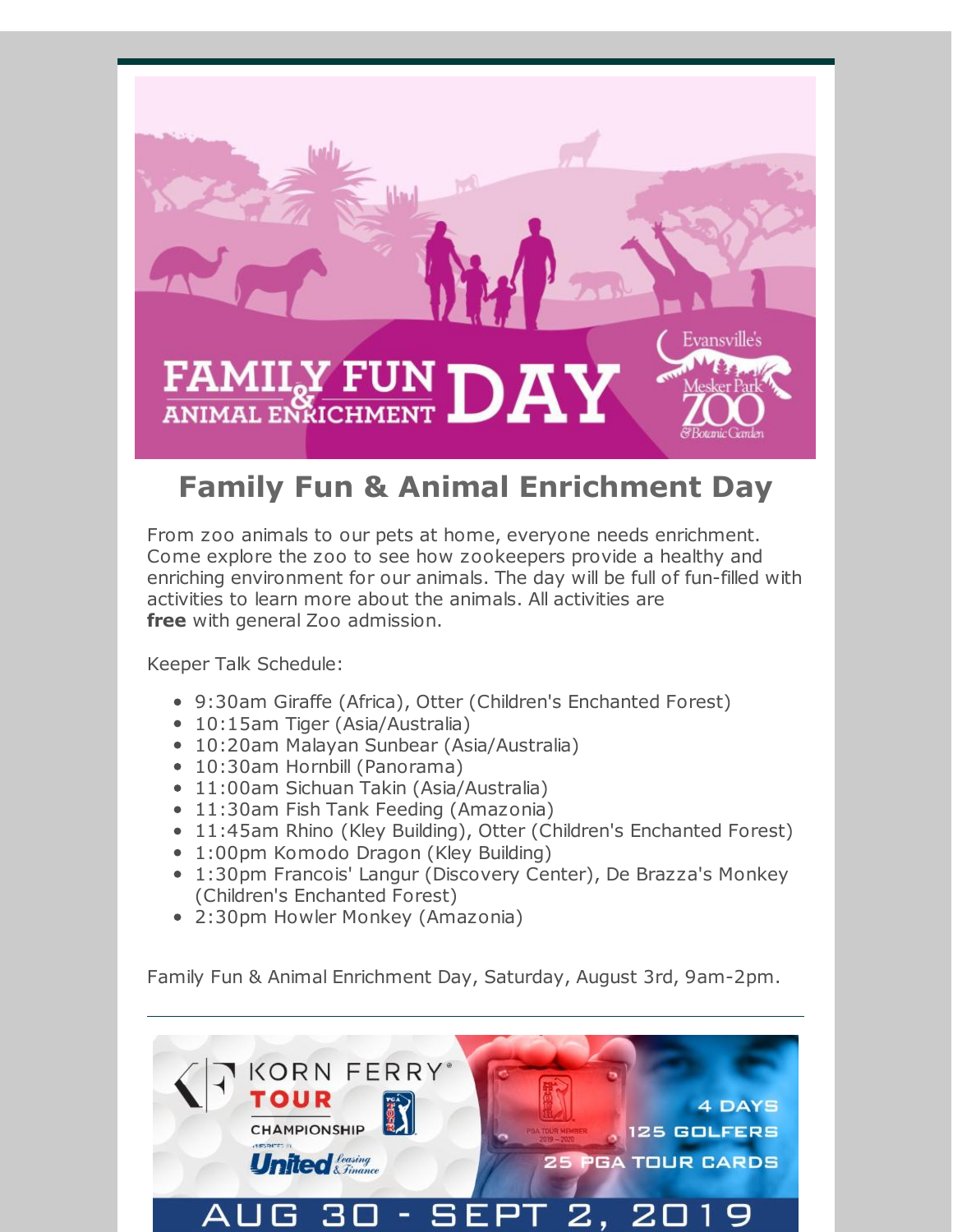## **Watch golf. Support the Zoo.**

The Web.com Tour Championship Presented by United Leasing & Finance is the season-ending event on Web.com Tour an official event of the PGA Tour. The tournament is held at Victoria National Golf Club in Newburgh, Indiana, August 26 - September 2, 2019. The PGA Tour prides itself on giving back to the communities in which its events are held. The Web.com Tour Championship will continue this tradition through the Old National Bank Golf Gives Back Program.

Present a hard copy or digital copy of **this [ticket](https://www.cuetoems.com/ulc_2019/PrintTickets.aspx?id=7cd12b8e-f5e4-4d69-8726-670642aed7bb)** at the Admissions Gate to gain access to the grounds.



**GET YOUR [TICKET!](https://www.cuetoems.com/ulc_2019/PrintTickets.aspx?id=7cd12b8e-f5e4-4d69-8726-670642aed7bb)**

**Save the date for Fur & Feathers - September 21st!**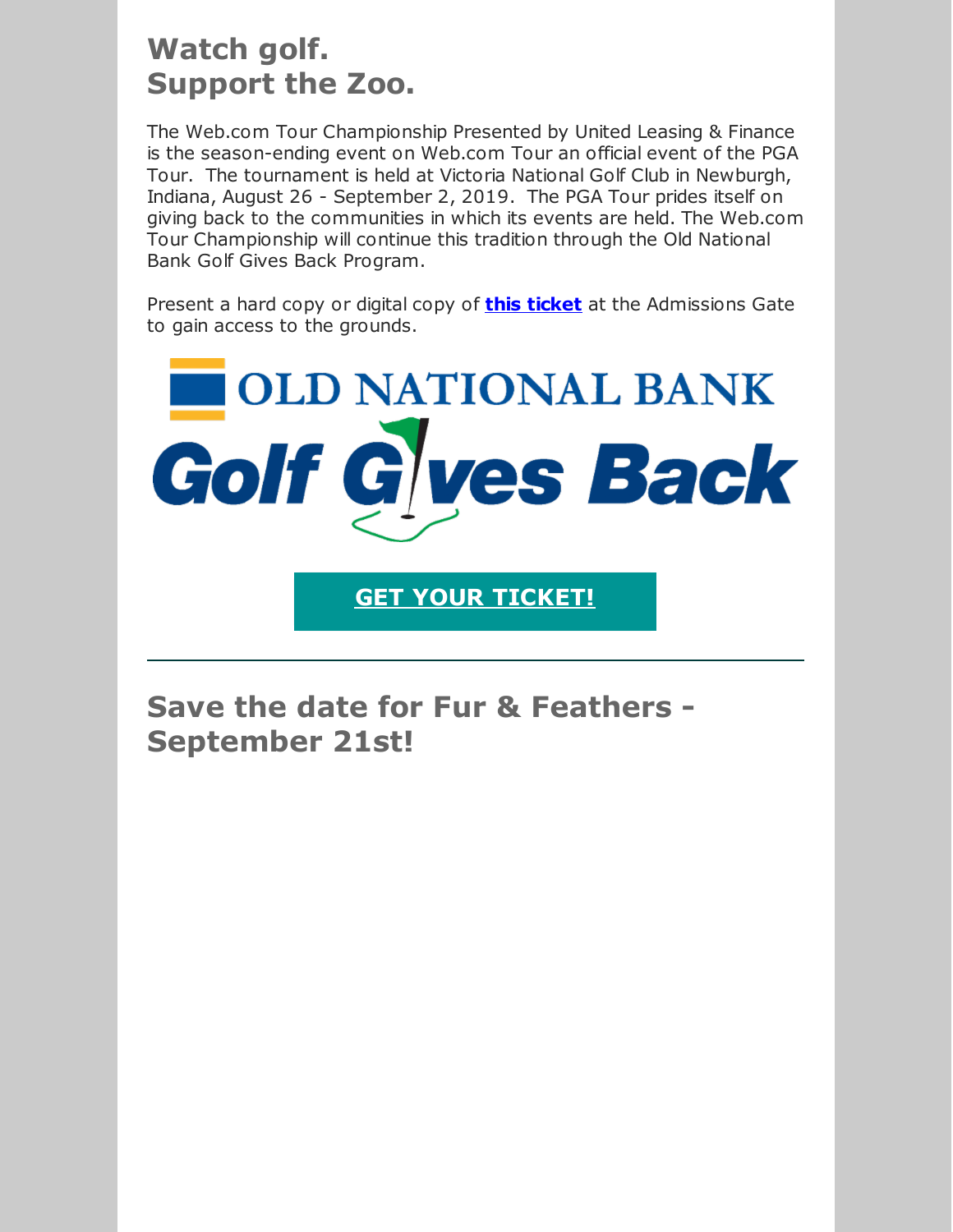

## **You can help bring penguins to our zoo!**



To make the dive to support Penguins of Patagonia visit **[online](https://secure.donorpro.com/mpz-donation)** or contact supportourzoo@meskerparkzoo.com.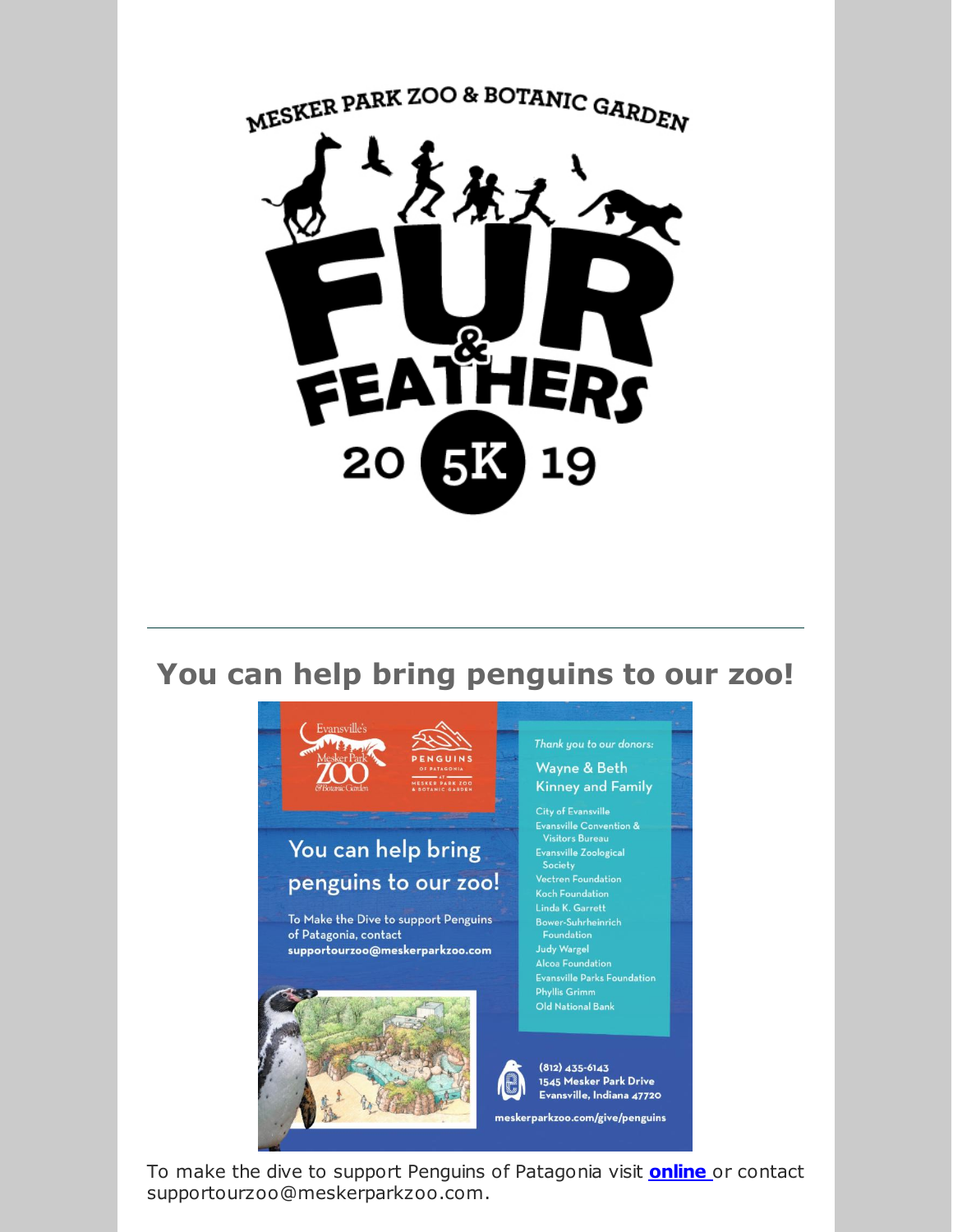